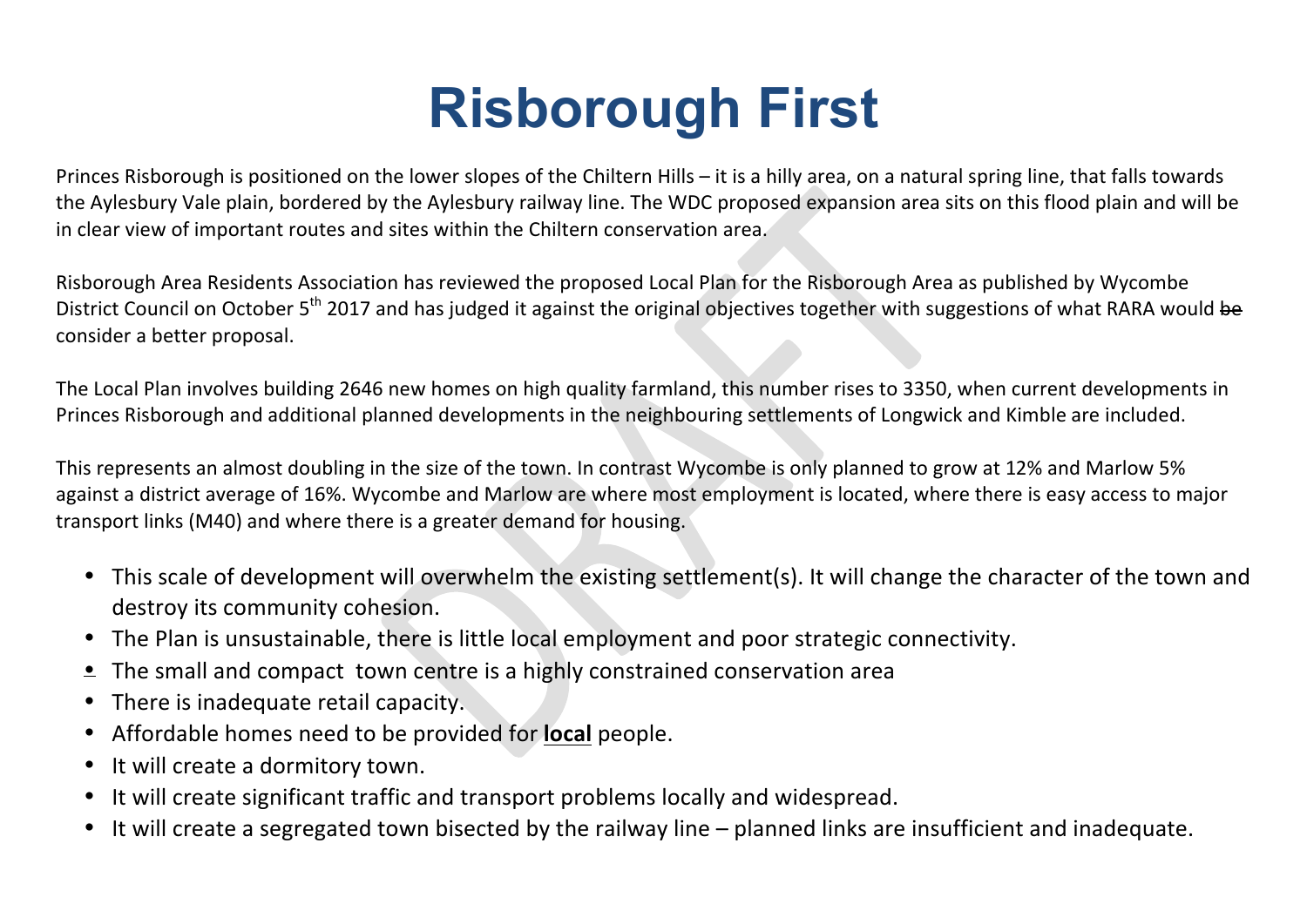## **Key principles for a Better Town Plan**

- 1. Developing and improving the town of Risborough should be at the centre of any plan. Put the town, its residents and local businesses first, not the District housing allocation.
- 2. The plan should consult with the residents and listen to their views and concerns and take action based on the feedback from residents not inform them of a predetermined plan.
- 3. Housing expansion limited to 1000 new homes, this number to include those homes already planned or built since 2013, in the period of the local plan. This still represents an increase of 30%, twice the district average and compensates for the lower than average growth in previous years.
- 4. Development priority should be all brownfield sites within the current town boundary, consider relocation of some existing businesses and services to increase options.
- 5. Residential development west of the railway line should be a last resort and only following further consultation and agreement with those residents most affected. Any development should be contained between Summerleys Rd and Longwick Rd and no further than the Crowbrook stream. This is to ensure the Princes Risborough and Longwick settlements do not merge and Alscot conservation zone is respected.
- 6. To increase housing density and to bring people into the town centre, one or two bedroomed apartments should be included within all developments.
- 7. Develop the town centre and New Road frontage where possible with mixed retail and residential usage.
- 8. Increase parking in the town centre and allow free parking. Consider underground parking to preserve views.
- 9. Allow Transport for Bucks to develop their road strategy taking into account the wider traffic area. The town plan to focus on making better use of our existing transport infrastructure and providing commuters with better information to allow them to make informed choice on mode and timing of travel.
- 10. Protect and enhance our existing AONB and Green Belt. Re-designate as Green Belt the 2 parcels of land identified by ARUP (on the opposite side of the railway) as having strong green belt criteria.
- 11. Provide enhanced and integrated education, healthcare and recreational provision including a safer environment for cyclists, pedestrians and horse riders.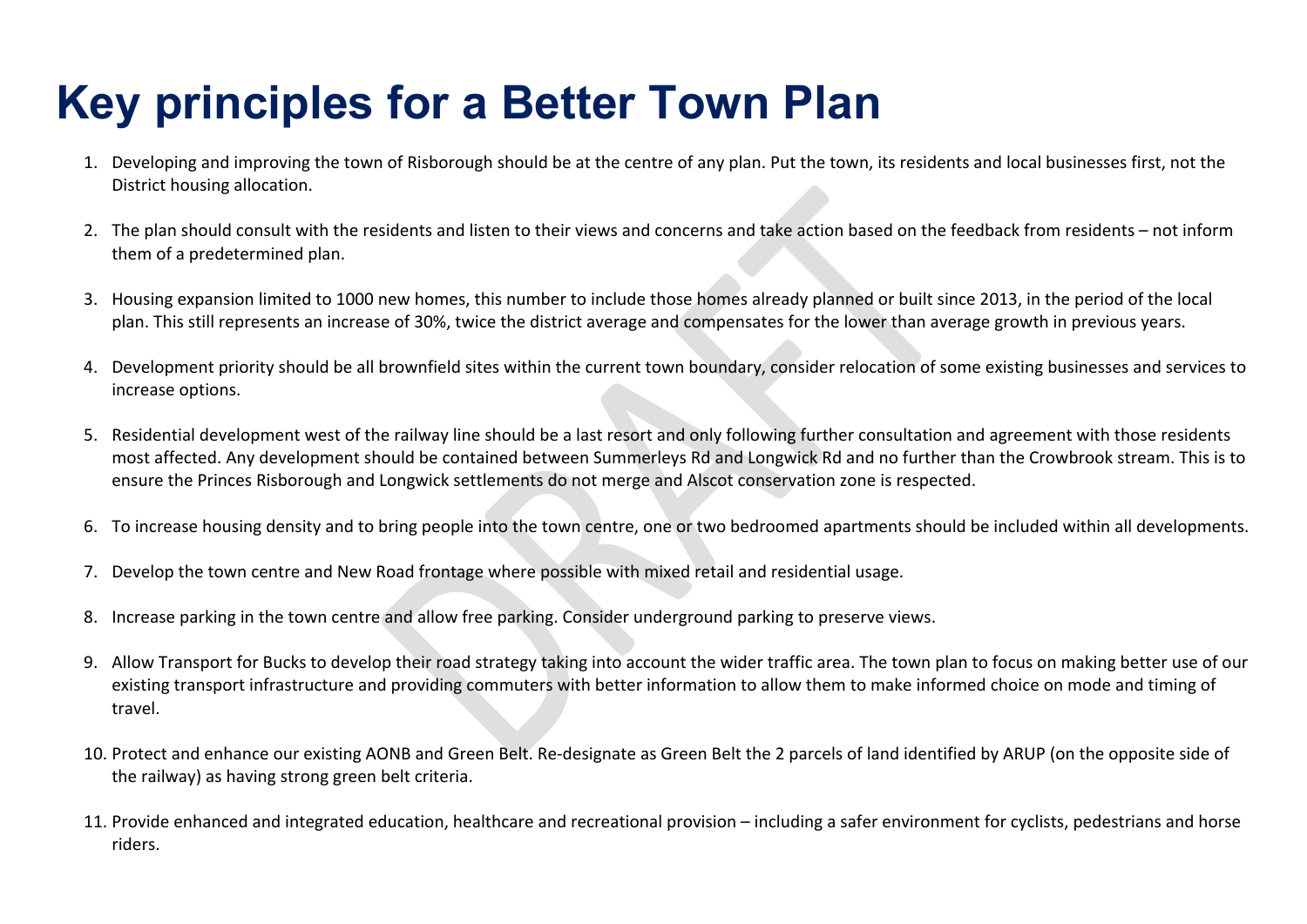| Objective                                                                                                                                                                                                                                  | Criticism of Draft Plan                                                                                                                                                                                                                                                                                                                                                                                                                                                                                                                                                                                                                                                                                                                                                                                                                                                                                                                                                                                                                                                                                                                                                                                                  | A Better Town Plan                                                                                                                                                                                                                                                                                                                                                                                                                                                                                                                                                                                                                                                                                                                                                                                                                                                                                                                                                                                                                                                                                                                                                                                                                                     |
|--------------------------------------------------------------------------------------------------------------------------------------------------------------------------------------------------------------------------------------------|--------------------------------------------------------------------------------------------------------------------------------------------------------------------------------------------------------------------------------------------------------------------------------------------------------------------------------------------------------------------------------------------------------------------------------------------------------------------------------------------------------------------------------------------------------------------------------------------------------------------------------------------------------------------------------------------------------------------------------------------------------------------------------------------------------------------------------------------------------------------------------------------------------------------------------------------------------------------------------------------------------------------------------------------------------------------------------------------------------------------------------------------------------------------------------------------------------------------------|--------------------------------------------------------------------------------------------------------------------------------------------------------------------------------------------------------------------------------------------------------------------------------------------------------------------------------------------------------------------------------------------------------------------------------------------------------------------------------------------------------------------------------------------------------------------------------------------------------------------------------------------------------------------------------------------------------------------------------------------------------------------------------------------------------------------------------------------------------------------------------------------------------------------------------------------------------------------------------------------------------------------------------------------------------------------------------------------------------------------------------------------------------------------------------------------------------------------------------------------------------|
| 1. Create a unified and thriving settlement                                                                                                                                                                                                |                                                                                                                                                                                                                                                                                                                                                                                                                                                                                                                                                                                                                                                                                                                                                                                                                                                                                                                                                                                                                                                                                                                                                                                                                          |                                                                                                                                                                                                                                                                                                                                                                                                                                                                                                                                                                                                                                                                                                                                                                                                                                                                                                                                                                                                                                                                                                                                                                                                                                                        |
| a) Integrate the expanded town with the<br>existing town, through physical connections<br>across the railway line and through the<br>appropriate distribution of services and facilities<br>in the existing and the expanded town          | All three of the previous planning rejections have stated the<br>$\bullet$<br>lack of integration as a major failure for development<br>across the railway line. The planned tunnel would have<br>been inadequate to integrate the 500 houses on Park Mill<br>Farm, let alone the 2,500 which are being planned.<br>Only one railway crossing place is planned, via the<br>$\bullet$<br>pedestrian tunnel on Wades Park. Three current level<br>crossings for footpath access will be closed. Therefore there<br>will be fewer crossing points than currently.<br>The proposed underpass may be 18 metres wide but<br>creates a poor social method of access for what will be circa<br>5000 people leading to more cars on road to avoid using<br>underpass.<br>The Wades Park underpass may restrict the usage of the<br>park which, as reclaimed marsh, could also prove<br>problematic and expensive to construct.<br>The proposed relief road is putting another barrier that is<br>preventing integration<br>Lack of jobs and work (economic sustainability) will create a<br>culture of commuting away from the new part of the town<br>to travel to work leading to less integration and use of the<br>whole town | There needs to be more than one crossing, the<br>$\bullet$<br>current one at the bottom of Mount Way is a link<br>to the Phoenix trail from the town and is busy on<br>pleasant spring/summer weekends. There will<br>need to be another crossing for the estate north of<br>Longwick Rd.<br>Focus on high density affordable homes on<br>brownfield sites within the existing town boundary<br>e.g. Picts Mede current, potential on New Road at<br>back of High Street - helping to bring life back to<br>our high street.<br>Potential 2-3 storey apartment development on<br>top of existing car parks at Tesco's retaining car<br>parking on the ground level. This idea is backed up<br>by the Lepus report Dec 2015 'The majority of<br>households consist of one or two people (67.9%)'.<br>This has been done successfully at the Co-op on<br>Bell St. where there are apartments above the<br>store and sold very quickly.<br>Any underpass must restrict traffic to pedestrians<br>$\bullet$<br>and cycling only to be safer and should be<br>designed to be a light and attractive access route<br>good visibility beyond to encourage people to use<br>it. It will require vision and investment to make it a<br>major attractive artery. |
| b) Support the existing town centre as the<br>primary destination for shopping and leisure,<br>with increased parking capacity and<br>improvements to the public realm to rebalance<br>the environment towards pedestrians and<br>cyclists | The current town centre is small and constrained by a) the<br>A4010, b) the historic conservation buildings and c) existing<br>and current developments. It consists of two main streets<br>with a mixture of retail, residential and services which<br>offers very little scope for expansion.<br>There is no evidence within the plan for improved services<br>$\bullet$<br>and facilities within the existing town - there are some<br>aspirational suggestions (back of New Rd) that will be very<br>hard to implement.                                                                                                                                                                                                                                                                                                                                                                                                                                                                                                                                                                                                                                                                                              | Most of the buildings in the centre are in private<br>$\bullet$<br>hands so any developments would have to be<br>done in partnership with them, contrasts with<br>Wycombe where the council has bought many<br>shops in the centre.<br>The Town Council and WDC should actively be<br>$\bullet$<br>applying a plan to buy up space along the New<br>Road and the back of the existing retail areas and<br>using a creative vision for free parking to attract                                                                                                                                                                                                                                                                                                                                                                                                                                                                                                                                                                                                                                                                                                                                                                                          |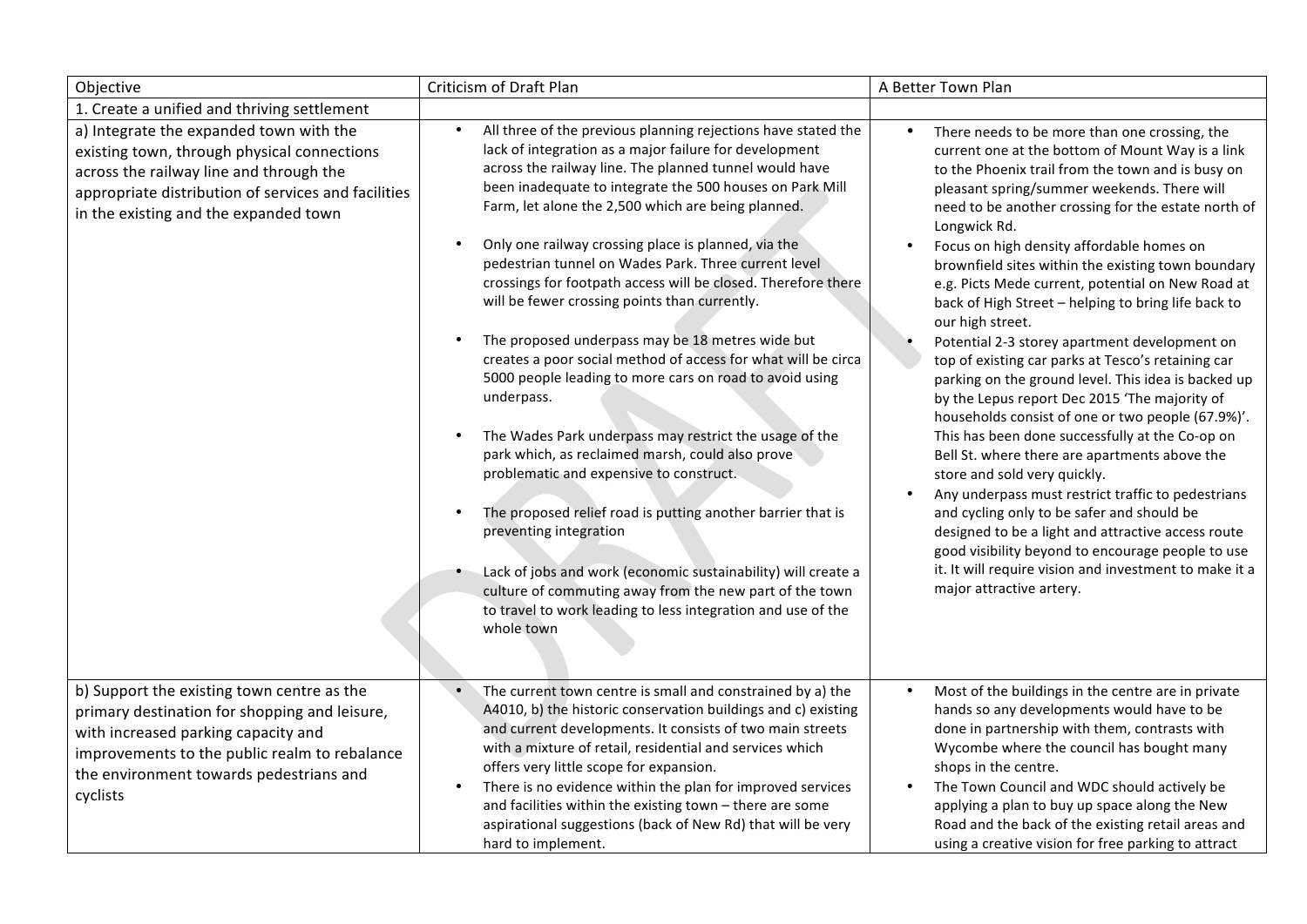| c) Improve access to the main railway station, | Proposals for services and facilities within the expansion<br>zone are vague and inadequate for the scale proposed (ref<br>facilities in towns of similar size) - sports and employment<br>areas are remote from existing and proposed housing,<br>being on the outer edge.<br>Recently WDC have approved the conversion of 24/26 Bell<br>St, 28 Bell St, commercial buildings on Summerleys Rd<br>(opposite station) and the former Black Prince into<br>residential accommodation further limiting retail options<br>within the existing town. The Station area no longer has any<br>retail facilities.<br>The main food retailer, Tesco's has a medium sized store<br>$\bullet$<br>with a car park that is at 90-95% capacity. Only one small<br>shopping area is planned in the new development. Food<br>retailing alone will be completely inadequate, leading to<br>people getting in their cars to shop elsewhere.<br>The Tibbalds report stated that the residents wanted the<br>$\bullet$<br>town kept concise with the town within walking distance of<br>any new housing, only a small part of the proposed<br>development meets this requirement.<br>Relief Road will contribute to cutting the Town Centre off<br>and redirecting people to other retail outlet and smaller<br>centres. Town Centre's opportunity to regenerate will be<br>hampered by the relief road.<br>Improved parking facilities not yet clarified.<br>There is no evidence of improvements to the public realm<br>of existing town centre apart from some new cycle and<br>pedestrian routes.<br>The topography of the existing town does not lend itself to<br>great local cycle usage.<br>The remoteness of the town to the strategic highway<br>network and to employment areas inevitably leads to high<br>car dependence.<br>The projected size of the 'expanded' town lends itself to an<br>additional substantial retail centre (see Amersham and<br>Beaconsfield, which are of similar size and have 2 centres -<br>other similar sized towns (Marlow, Thame) have<br>significantly bigger and wider market town centres). | visitors to the town.<br>To increase the area of the Town Centre then Bell<br>$\bullet$<br>Street up to the old post office needs to be<br>expanded, difficult because of the above<br>Relocate the two garages to the edge of town and<br>$\bullet$<br>offices to a business/enterprise park.<br>Free parking in the town centre is necessary to<br>$\bullet$<br>encourage town centre usage; this is in line with<br>government recommendations as well as nearby<br>Thame and Wendover car parks.<br>Currently food shopping is only just adequate. If<br>$\bullet$<br>the fire station is moved to the Longwick road or<br>the Princes Estate then a whole area of land is<br>opened up. This would be appropriate for not only<br>a new, medium-sized food shop but could also<br>include multi storey car parking with flats above.<br>The Mount Car Park has very restricted and poor<br>$\bullet$<br>access (via Stratton Rd or Duke St) and is also sited<br>on the Manor of The Black Prince so has important<br>historical and archaeological heritage which should<br>be exploited and enhanced. Increase in capacity<br>here would be very detrimental to existing town<br>centre traffic and to residential areas.<br>Alternatively, the Tesco's site offers a large area<br>$\bullet$<br>that could incorporate better parking and is very<br>well sited for Wades Park and Town Centre.<br>Relocating Tescos to an improved site within the<br>proposed expansion zone could provide a) better<br>food shopping options and b) a better integrated<br>retail option that can serve both existing town and<br>expansion area.<br>Bell Street should be better incorporated as part of<br>the Town Centre retail option with innovative<br>traffic solutions (e.g. Exhibition Rd, London) and<br>improved pedestrian realms.<br>٠ |
|------------------------------------------------|------------------------------------------------------------------------------------------------------------------------------------------------------------------------------------------------------------------------------------------------------------------------------------------------------------------------------------------------------------------------------------------------------------------------------------------------------------------------------------------------------------------------------------------------------------------------------------------------------------------------------------------------------------------------------------------------------------------------------------------------------------------------------------------------------------------------------------------------------------------------------------------------------------------------------------------------------------------------------------------------------------------------------------------------------------------------------------------------------------------------------------------------------------------------------------------------------------------------------------------------------------------------------------------------------------------------------------------------------------------------------------------------------------------------------------------------------------------------------------------------------------------------------------------------------------------------------------------------------------------------------------------------------------------------------------------------------------------------------------------------------------------------------------------------------------------------------------------------------------------------------------------------------------------------------------------------------------------------------------------------------------------------------------------------------------------------------------------------------------------------|-------------------------------------------------------------------------------------------------------------------------------------------------------------------------------------------------------------------------------------------------------------------------------------------------------------------------------------------------------------------------------------------------------------------------------------------------------------------------------------------------------------------------------------------------------------------------------------------------------------------------------------------------------------------------------------------------------------------------------------------------------------------------------------------------------------------------------------------------------------------------------------------------------------------------------------------------------------------------------------------------------------------------------------------------------------------------------------------------------------------------------------------------------------------------------------------------------------------------------------------------------------------------------------------------------------------------------------------------------------------------------------------------------------------------------------------------------------------------------------------------------------------------------------------------------------------------------------------------------------------------------------------------------------------------------------------------------------------------------------------------------------------------------------------------------------------------------------------------|
|                                                | This would be a distinct improvement. The land opposite<br>the station has remained derelict for at least 8 years.                                                                                                                                                                                                                                                                                                                                                                                                                                                                                                                                                                                                                                                                                                                                                                                                                                                                                                                                                                                                                                                                                                                                                                                                                                                                                                                                                                                                                                                                                                                                                                                                                                                                                                                                                                                                                                                                                                                                                                                                     | The car parking capacity at the station needs to be<br>vastly increased and cost of parking controlled in                                                                                                                                                                                                                                                                                                                                                                                                                                                                                                                                                                                                                                                                                                                                                                                                                                                                                                                                                                                                                                                                                                                                                                                                                                                                                                                                                                                                                                                                                                                                                                                                                                                                                                                                       |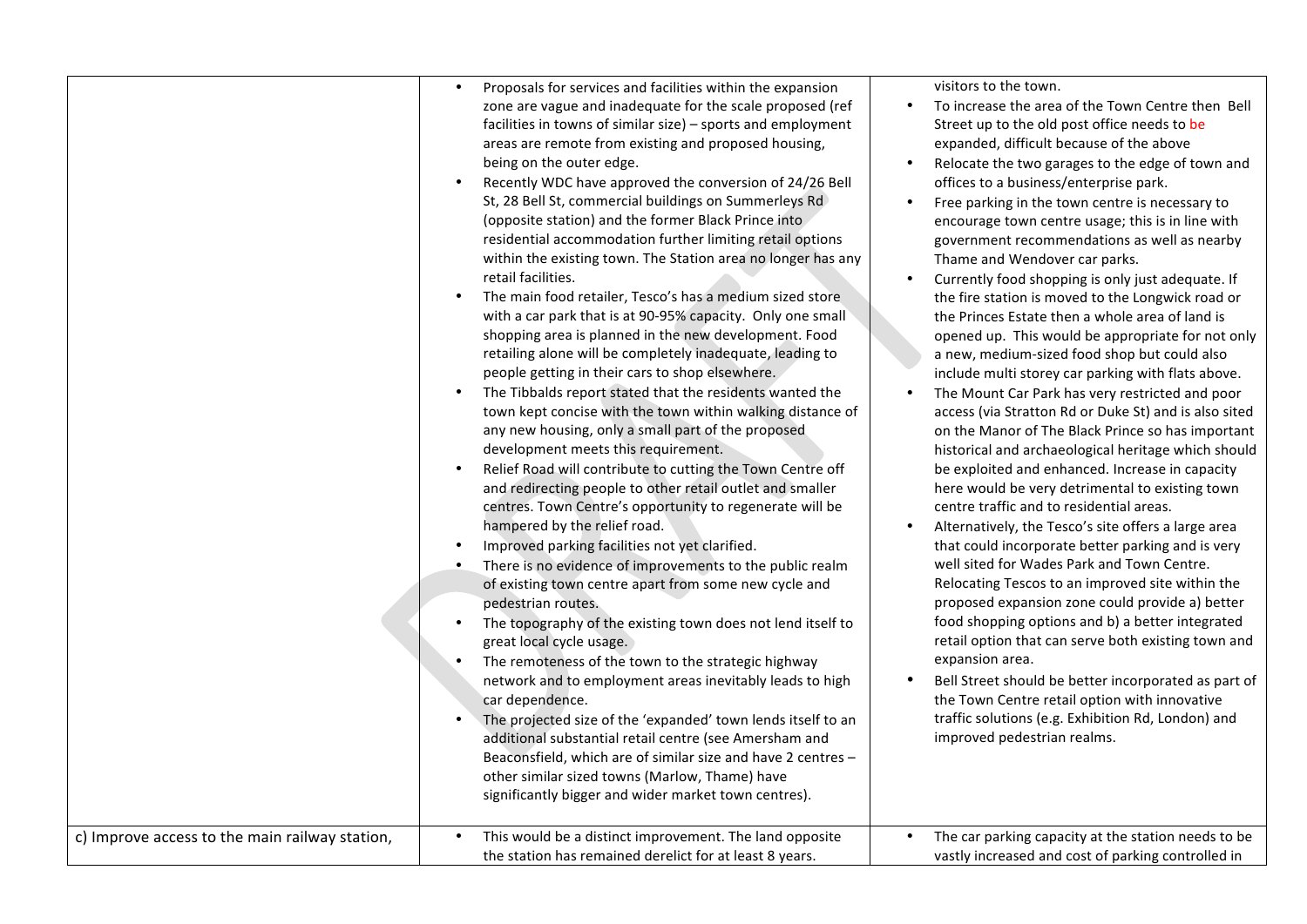| enhancing the approach, creating space for full<br>bus access and supporting appropriate uses in<br>the station area                                                   | Relief Road option creates a huge barrier to<br>pedestrian/cycle access to station and any improved retail<br>here, and health and safety.<br>Relief Road puts car commuters and rail commuters in<br>$\bullet$<br>direct conflict - rail commuters needing to cross the Relief<br>Road during its peak hours. Pedestrian crossing will be<br>needed, which will results in worse tailbacks than those<br>currently seen through town, where traffic flow is separate<br>from the station                                                                                                                                                                                                                                                                                                                                                                                                                                                                                                                                                                                                                                                                                                                                                                                                                                                              | order to keep commuters from parking in the<br>nearby streets and current town car parks.<br>To encourage new, large employers to invest in PR,<br>access to the station is needed from the Princes<br>Estate.<br>A user friendly in and out access road (u shaped)<br>with safe set down and pick up points, access for<br>buses and cyclists would provide a better solution.<br>Improvements to existing public realm should<br>$\bullet$<br>include retail options (cafe, small general store,<br>improved taxi office) at the station area and a new<br>pedestrian railway crossing accessing the<br>countryside, Windsor playing fields (Horsenden)<br>and the Princes estate.<br>Resort to original c2012 planning proposals for the<br>railway station - CC                                                                                                                                                                                                                                                                                                                                                                                                                          |
|------------------------------------------------------------------------------------------------------------------------------------------------------------------------|--------------------------------------------------------------------------------------------------------------------------------------------------------------------------------------------------------------------------------------------------------------------------------------------------------------------------------------------------------------------------------------------------------------------------------------------------------------------------------------------------------------------------------------------------------------------------------------------------------------------------------------------------------------------------------------------------------------------------------------------------------------------------------------------------------------------------------------------------------------------------------------------------------------------------------------------------------------------------------------------------------------------------------------------------------------------------------------------------------------------------------------------------------------------------------------------------------------------------------------------------------------------------------------------------------------------------------------------------------|----------------------------------------------------------------------------------------------------------------------------------------------------------------------------------------------------------------------------------------------------------------------------------------------------------------------------------------------------------------------------------------------------------------------------------------------------------------------------------------------------------------------------------------------------------------------------------------------------------------------------------------------------------------------------------------------------------------------------------------------------------------------------------------------------------------------------------------------------------------------------------------------------------------------------------------------------------------------------------------------------------------------------------------------------------------------------------------------------------------------------------------------------------------------------------------------|
| 2. Meet the specific housing needs for the town<br>to complement what is already there, as well as<br>contributing to the wider housing needs for<br>Wycombe District. | It is certainly contributing to the wider housing needs for<br>$\bullet$<br>Wycombe district, but it is over delivering by about 20<br>times on the specific housing needs of the town.<br>The towns housing needs are for affordable homes for<br>$\bullet$<br>young local people close to the town centre.<br>As above - this 'over supplies' housing of the towns needs<br>$\bullet$<br>and with circa 40% affordable/social housing, will inevitably<br>be used to provide social housing for those who would<br>prefer to be in High Wycombe and/or other major towns.<br>Without access to facilities, support and services, could<br>lead to isolation and/or unsocial behaviour<br>The level of housing proposed will force most residents to<br>commute to work, exacerbating traffic (and rail capacity)<br>problems across the wider district (Chapel Lane, New Rd in<br>HW is already poor) and beyond.<br>Over supply could reduce existing house values, as there is<br>limited demand in this rural, poorly connected area. This in<br>turn would lead to a 'dormitory' town.<br>Key words from NPPF - 'overwhelm the existing<br>settlement'.<br>The low housing proposals for more suitable locations<br>$\bullet$<br>within the district (Marlow, Stokenchurch and even High<br>Wycombe) will not meet the needs for these areas and | The housing designs need to maintain the variety<br>of housing and not become just big anonymous<br>estates. They need a mix of apartments and two<br>bedroom bungalows and not just four bedroom<br>family homes.<br>The number has to be restricted to 1000 so that<br>they do not overwhelm the existing town.<br>The amount of social housing needs to be in line<br>$\bullet$<br>with rest of district and appropriate to the existing<br>needs of the town. Affordable housing should be<br>prioritised for young local people who wish to stay<br>in their home town.<br>In order to promote the use of public transport<br>and discourage car use, all facilities and public<br>transport should be within walking distance.<br>Housing needs to be mixed, ideally from a wide<br>cross section of developers, which encourages<br>quality and provides varied style and design more<br>in keeping with existing town profile. High,<br>medium and low density should blend and areas<br>should be set aside for a) self build sites b) for low<br>density aspirational housing and c) Community<br>Land Trust for local allocation<br>Affordable/social housing needs to be locally |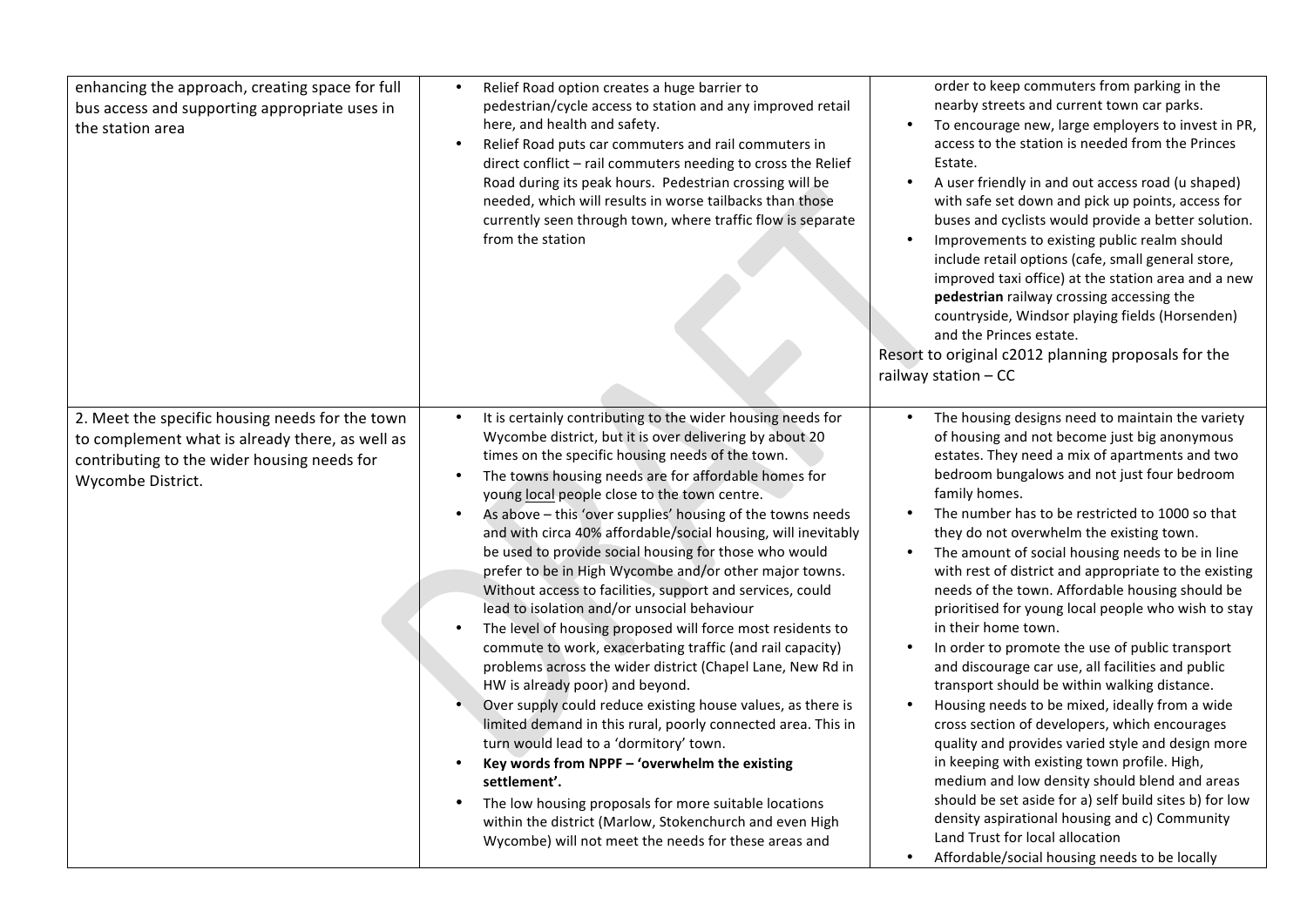|                                                                                                               | must therefore be viewed as unsustainably low.<br>Constraints of green belt are being respected in Marlow<br>$\bullet$<br>and Stokenchurch, but constraints of AONB and setting of<br>AONB in Princes Risborough are disregarded.                                                                                                                                                                                                                                                                                                                                                                                                                                                                                                                                                                                                                                                                                                                                                                                                                                                                                                                                                                                                                                                                                                                                                                                                                                                                                                                                                                               | allocated and the definition of 'keyworker' housing<br>expanded to include options for teachers and<br>public sector workers who are currently very<br>restricted in their purchasing options.<br>Our proposal for 1000 homes still represents a 30%<br>$\bullet$<br>increase to the town which is well above the<br>average for the district, however it still goes a long<br>way towards 'contributing to the wider district<br>needs' and negates the need for divisive and<br>controversial proposals (road).                                                                                                                                                                                                                                                                                                                                                                                                                                                                                                                                                                                                                                                                                                                                                                                                                                                                                                                                                                                                                                                                                         |
|---------------------------------------------------------------------------------------------------------------|-----------------------------------------------------------------------------------------------------------------------------------------------------------------------------------------------------------------------------------------------------------------------------------------------------------------------------------------------------------------------------------------------------------------------------------------------------------------------------------------------------------------------------------------------------------------------------------------------------------------------------------------------------------------------------------------------------------------------------------------------------------------------------------------------------------------------------------------------------------------------------------------------------------------------------------------------------------------------------------------------------------------------------------------------------------------------------------------------------------------------------------------------------------------------------------------------------------------------------------------------------------------------------------------------------------------------------------------------------------------------------------------------------------------------------------------------------------------------------------------------------------------------------------------------------------------------------------------------------------------|-----------------------------------------------------------------------------------------------------------------------------------------------------------------------------------------------------------------------------------------------------------------------------------------------------------------------------------------------------------------------------------------------------------------------------------------------------------------------------------------------------------------------------------------------------------------------------------------------------------------------------------------------------------------------------------------------------------------------------------------------------------------------------------------------------------------------------------------------------------------------------------------------------------------------------------------------------------------------------------------------------------------------------------------------------------------------------------------------------------------------------------------------------------------------------------------------------------------------------------------------------------------------------------------------------------------------------------------------------------------------------------------------------------------------------------------------------------------------------------------------------------------------------------------------------------------------------------------------------------|
| 3. Tackle existing and future traffic congestion<br>and severance by delivering new highway<br>infrastructure | Refer to our Road infrastructure letter and the need for a<br>$\bullet$<br>strategic transport solution utilising smart technology.<br>A ring road would be the best option, this would allow<br>$\bullet$<br>traffic calming and some additional pedestrianisation in the<br>town centre. Other towns such as Thame and Amersham<br>have achieved this. If we are to become the second biggest<br>town after Wycombe then a much better solution must be<br>found to reduce traffic congestion on the A4010.<br>The best road option should be chosen, not the one that<br>can be funded by developers and which destroys green belt<br>and AONB land.<br>The proposed road can only be described as a poor<br>compromise that will take passing traffic away from the<br>town centre and be merely a 'service' road for the new<br>development.<br>Transport for Bucks are not fully aligned with this option<br>$\bullet$<br>and although an A4010 traffic solution is needed, a more<br>suitable and long term option for an East-West road needs<br>to be sought. This could include a wider town by-pass, or<br>alternative routing through Chinnor for example. S106<br>monies would be much better spent on public realm<br>improvements than on a road that will not alleviate existing<br>and projected traffic problems (not completed until 2033)<br>and that seeks to drive through the AONB and greenbelt<br>and compromises Little Kimble.<br>Existing bottlenecks at Stoke Mandeville and West<br>$\bullet$<br>Wickham will be further exacerbated with little or no<br>option for improvement. | Refer to the Road Infrastructure letter and use of<br>$\bullet$<br>SMART solutions to discourage through traffic<br>from using the A4010 at rush hours - educating<br>and informing commuters of alternative options re<br>timing of their journeys, alternative routes and<br>alternative modes of travel using smarter traffic<br>technology<br>The Jacob's report showed a large amount of the<br>$\bullet$<br>traffic was from the school run Better integration<br>of schools and safer roads plus cycleway/footpaths<br>around them could encourage more walking to<br>schools.<br>Transport for Bucks need to develop a proper long<br>term solution to East West road route and access<br>to Aylesbury/Milton Keynes and to the<br>southbound M40 and the Thames Valley.<br>If any expansion is allowed to be built on the other<br>side of the railway then local connecting roads<br>would be all that is needed (Summerleys to<br>Longwick Rd, Longwick Rd to Mill Lane). These<br>would be cheaper and easier to implement and<br>negate the need for the controversial sections at<br>either end. (ref local traffic from Jacobs report)<br>Extract from Tibbalds report - 'In general, the best way to<br>address these issues is to design for slower traffic speeds,<br>with narrower road alignments that sit well within the<br>landscape. This is at odds with the need to move large<br>volumes of traffic quickly. However, given that 60% of the<br>traffic is local to the town, is a 'relief road' to move large<br>volumes of traffic quickly the right objective? It suggests a |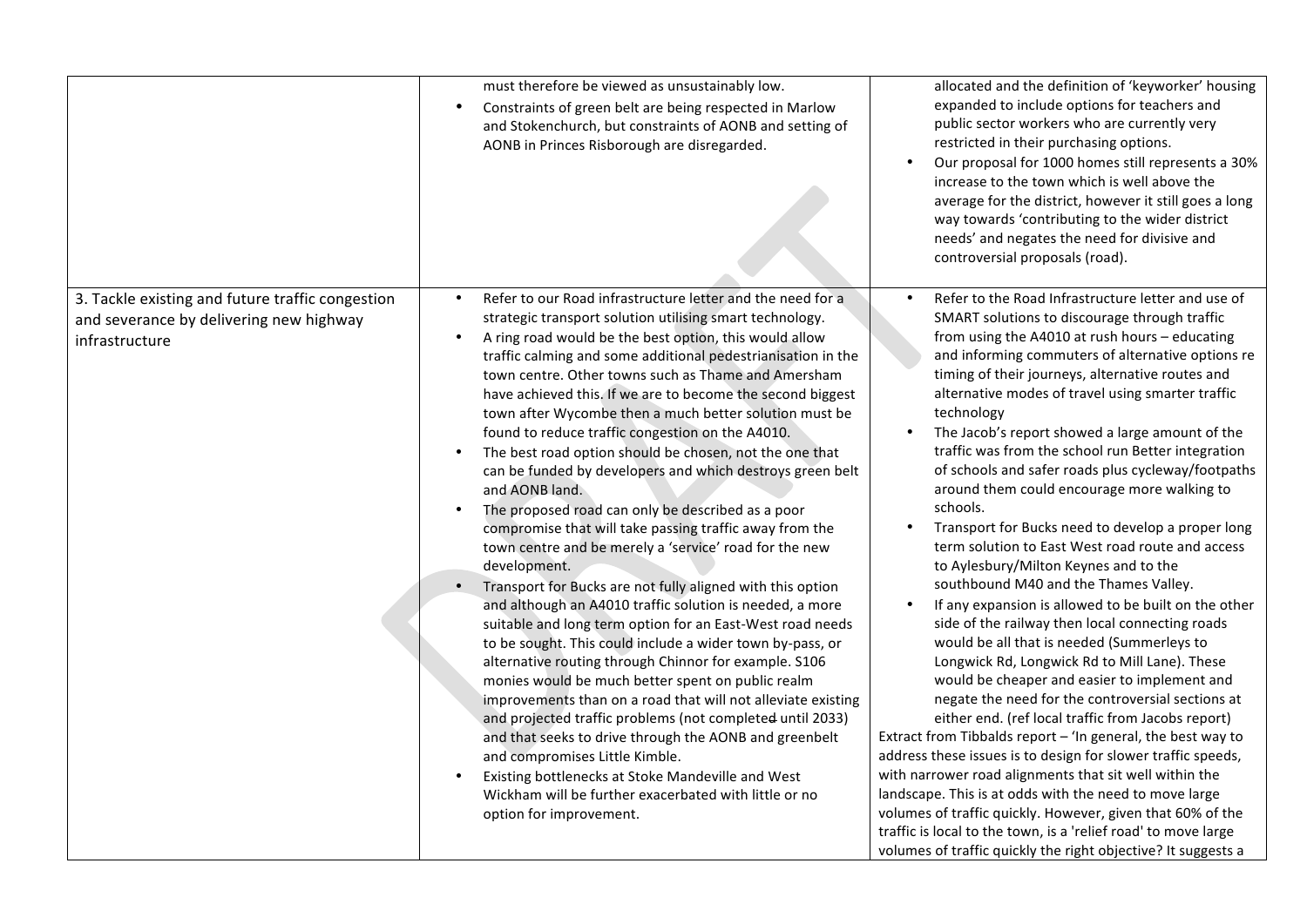|                                                                                                                                                                                                                                                                         |                                                                                                                                                                                                                                                                                                                                                                                                                                                                                                                                                                                                                                                                                                                                                                                                                                                                                                                                                                                                                                                              | different approach might be more appropriate - building<br>through routes, as an integral part of the development,<br>designed to take both through and local traffic, giving<br>motorists a choice of routes, and adding to the resilience of<br>the network. There are many examples from other towns<br>and cities of streets that have been designed to be people-<br>friendly, but still carry significant levels of traffic at slower<br>speeds. These new approaches have shown that it is<br>possible to 'civilise' traffic, while at the same time achieve<br>acceptable flows and journey times.'                                                                                                                                                                                                                                                                                                                                                       |
|-------------------------------------------------------------------------------------------------------------------------------------------------------------------------------------------------------------------------------------------------------------------------|--------------------------------------------------------------------------------------------------------------------------------------------------------------------------------------------------------------------------------------------------------------------------------------------------------------------------------------------------------------------------------------------------------------------------------------------------------------------------------------------------------------------------------------------------------------------------------------------------------------------------------------------------------------------------------------------------------------------------------------------------------------------------------------------------------------------------------------------------------------------------------------------------------------------------------------------------------------------------------------------------------------------------------------------------------------|-------------------------------------------------------------------------------------------------------------------------------------------------------------------------------------------------------------------------------------------------------------------------------------------------------------------------------------------------------------------------------------------------------------------------------------------------------------------------------------------------------------------------------------------------------------------------------------------------------------------------------------------------------------------------------------------------------------------------------------------------------------------------------------------------------------------------------------------------------------------------------------------------------------------------------------------------------------------|
| 4. Achieve an improved environment for<br>walking and cycling, in both the existing town<br>and the expanded town. Make direct<br>connections to existing railway services, and<br>significantly improve other public transport<br>options.                             | The Plan does make allowances for improved cycle and<br>$\bullet$<br>pedestrian routes within the town and these are welcome.<br>The opportunity has been missed to develop Risborough as<br>$\bullet$<br>the 'Gateway to the Chilterns' and to develop Risborough<br>as a recreational centre building on its special location<br>within AONB bringing interest and revenue from tourists<br>and visitors who want to walk and cycle in the Chilterns<br>Current railway crossings provide options for existing town<br>residents to access the open countryside. The plan seeks to<br>reduce these and therefore restrict access.<br>No consideration has been given to walkers who use<br>$\bullet$<br>existing trails through proposed development areas,<br>country lanes and important routes such as the Ridgeway.<br>Cyclists using NCR 57 and horse riders using the local lanes<br>completely ignored.<br>The demographics and geography of the area mean that<br>$\bullet$<br>walking and cycling are not an option for many in the<br>community. | Protect and enhance existing routes to provide<br>$\bullet$<br>safer cycling pathways and walking routes.<br>Special places of outstanding beauty such as<br>$\bullet$<br>Whiteleaf Cross and access to Phoenix Trail and<br>Ridgeway Path and Icknield Way should be<br>promoted and maximised for visitors and<br>economic reasons. Tourism focusing on cycling and<br>walking should be developed.<br>Remove the contraflow cycle lane in The High St<br>$\bullet$<br>and relocate to Park St providing better (and safer)<br>cycle access to Wades Park (and expansion area),<br>Church St, Market Square.<br>The public transport options are currently very<br>$\bullet$<br>limited and need to be improved. The local charity<br>bus is the only service for local destinations,<br>Chiltern Rail offers a service to Chinnor, but apart<br>from that it is just the Aylesbury Wycombe<br>network. There are limited buses to Thame and<br>none to Oxford. |
| 5. Deliver new and enhanced green<br>infrastructure as part of an ecosystem services<br>approach to enhance the landscape, mitigate<br>flood risk, achieve a net gain in biodiversity, and<br>link to the wider green infrastructure network<br>and the Chilterns AONB. | Building on prime agricultural land and open countryside<br>cannot possibly deliver this objective.<br>Currently there are areas of biodiversity that have grown<br>naturally, the land at the back of Poppy road has become a<br>habitat for bats and deer. Likewise Regent Park is home for<br>Grass snakes, plus crested newts on Summerleys road.<br>A green corridor is planned through development area, but<br>$\bullet$<br>Risborough is not gaining green space, it is losing hectares<br>of prime hedged farmland. How can developing the<br>farmland and removing centuries old hedgerows increase<br>biodiversity?                                                                                                                                                                                                                                                                                                                                                                                                                               | Preserve the existing green space, and ensure that<br>the current residents can still see the surrounding<br>hills from the town. Restrict the height of new<br>builds and prevent light pollution. Trees do not<br>mask damages that housing can cause, as stated<br>by Lord Steven's in the Farthingloe case (ref xxx)<br>Follow the Chilterns Conservation Board guidelines<br>$\bullet$<br>for planning and those specific to infrastructure.<br>Protect local chalk streams with restricted draw<br>down from existing water courses.<br>Water courses and springs should be opened up<br>$\bullet$                                                                                                                                                                                                                                                                                                                                                          |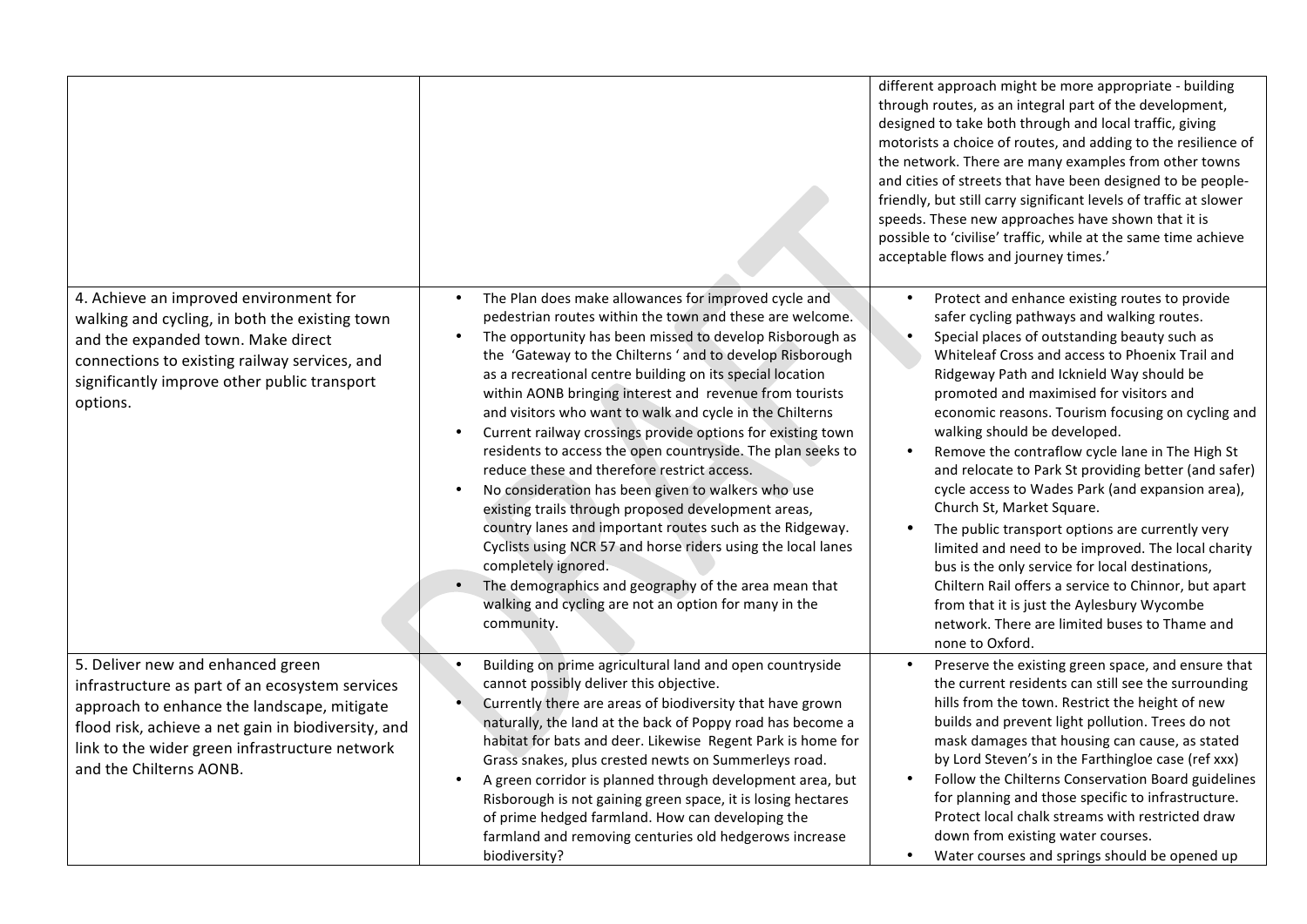|                                                                                                                                                                                                                              |                                                                                                                                                                                                                                                                                                                                                                                                                                                                                                                                                                                                                                                                                                                                                                                                                                                                                                                                                                       | and enhanced to improve the public realm $-$ e.g.<br>the mill pond and streams that run through the<br>former Hypnos site at the station.<br>Horns Lane Car Park has remained undeveloped as<br>$\bullet$<br>it provides an important unrestricted view of the<br>Chiltern Hills from the Town Centre. Building on<br>here or even decking the car park compromises<br>this.                                                                                                                                                                                                                                     |
|------------------------------------------------------------------------------------------------------------------------------------------------------------------------------------------------------------------------------|-----------------------------------------------------------------------------------------------------------------------------------------------------------------------------------------------------------------------------------------------------------------------------------------------------------------------------------------------------------------------------------------------------------------------------------------------------------------------------------------------------------------------------------------------------------------------------------------------------------------------------------------------------------------------------------------------------------------------------------------------------------------------------------------------------------------------------------------------------------------------------------------------------------------------------------------------------------------------|------------------------------------------------------------------------------------------------------------------------------------------------------------------------------------------------------------------------------------------------------------------------------------------------------------------------------------------------------------------------------------------------------------------------------------------------------------------------------------------------------------------------------------------------------------------------------------------------------------------|
| 6. Successfully mitigate flood risks and issues<br>through the location of new development and<br>through strategic and local interventions which<br>will manage run-off rates and maximise<br>opportunities for absorption. | The proposed expansion zone is on the flat land below the<br>$\bullet$<br>main settlement and is prone to flooding. Bridges on Mill<br>Lane and Summerleys Rd are frequently flooded.<br>The B4009 (Lower Icknield Way) is historically a summer<br>$\bullet$<br>route as it is prone to flooding hence the Romans built an<br>Upper Icknield way for winter use!<br>Wades Park is a reclaimed marsh<br>$\bullet$<br>Some clues to the nature of the land are found in the local<br>names: Mill Lane, Willow Way, Crowbrook Rd, Ford, Marsh,<br>Millstream Close, Park Mill, North Mill.<br>From Thames Water report in 2014 Climate change will<br>$\bullet$<br>increase the flooding risk for the existing houses, which will<br>be made worse by Urban Creep that any new<br>developments will create.<br>Much of flooding mitigation already lies within national<br>planning policy, building control and planning requirements<br>for driveways and patios etc. | Any new developments should allow natural run<br>$\bullet$<br>off areas and not just be all concrete. There needs<br>to more regular cleaning of road drains.<br>Development in the flood plain should be as<br>$\bullet$<br>limited as possible with areas within the existing<br>town boundary exploited first.<br>Smart solutions to road surface materials and<br>$\bullet$<br>driveways should be considered.<br>$\bullet$<br>Existing ponds and natural watercourse routes in<br>the existing town and beyond need to be<br>protected and enhanced.                                                        |
| 7. Maximise the potential for new employment<br>uses, and make suitable provision for new<br>businesses to start up and existing businesses to<br>grow or relocate in the Princes Risborough area.                           | The plan does not support business creation and growth.<br>$\bullet$<br>The additional land allocated to business use is inadequate<br>for the planned expansion.<br>Access to the Princes Estate/Regent Park is restricted by the<br>railway bridges.<br>Current large industrial employers are being encouraged to<br>$\bullet$<br>relocate.<br>WDC already acknowledged, plus other reports, that the<br>plan falls down due to lack of potential employment. The<br>Wycombe Draft Employment Sites Commercial Assessment<br>(2015) concludes that Princes Risborough does not score<br>strongly on any key commercial drivers and is not ideally                                                                                                                                                                                                                                                                                                                  | Provision of an enterprise/start-up business park<br>$\bullet$<br>to provide small low cost industrial units.<br>In addition to the designated Princes Estate<br>$\bullet$<br>expansion area, the land between Summerleys Rd<br>and the main railway line next to Putnams and the<br>Sewage works should be considered as this has<br>better road access. Or improve access to the<br>Princes Estate from the B4009, Chinnor Rd)<br>Focus on supporting those small businesses that<br>$\bullet$<br>can identify a niche product or service.<br>Encourage existing businesses like Hypnos to<br>remain and grow. |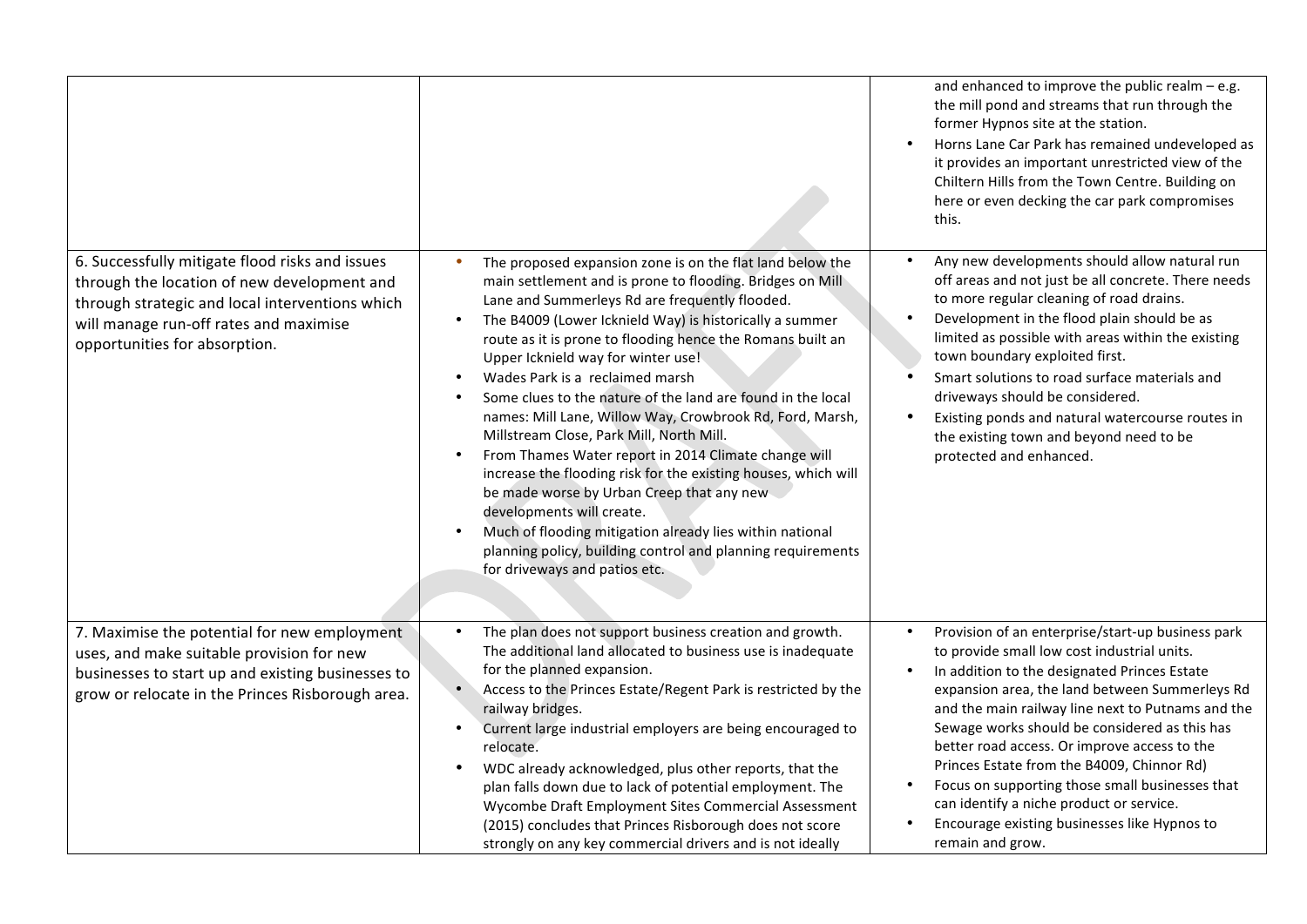|                                                                                                                                                  | placed to benefit from national and regional growth trends.<br>The assessment notes that employment land at Princes<br>Risborough would need to reach a critical mass for a<br>successful new employment allocation. Lepus report Dec 15<br>The 2016 Boyer Report-Wycombe Commercial Assessment<br>$\bullet$<br>- Princes Risborough also scores PR very low in assessment<br>of the commercial drivers and concluded that expansion of<br>the Princes Estate was the best option to improve<br>'employment clustering'.<br>Without an appropriate and full solution to the east-west<br>$\bullet$<br>road issues and without unhindered access to the strategic<br>highway network especially the M40 and Thames Valley,<br>employers will not be attracted to locate to PR. | $\bullet$<br>Identify small business opportunities within new<br>brownfield developments, particularly within<br>newly designed centre and near station or the<br>town centre and integrated amongst residential<br>development.<br>Rural/recreational economy businesses<br>$\bullet$<br>encouraged by deeming Risborough a<br>centre/gateway for Chiltern/rural activities.                                                                                                                                                                                                                                                                                  |
|--------------------------------------------------------------------------------------------------------------------------------------------------|-------------------------------------------------------------------------------------------------------------------------------------------------------------------------------------------------------------------------------------------------------------------------------------------------------------------------------------------------------------------------------------------------------------------------------------------------------------------------------------------------------------------------------------------------------------------------------------------------------------------------------------------------------------------------------------------------------------------------------------------------------------------------------|----------------------------------------------------------------------------------------------------------------------------------------------------------------------------------------------------------------------------------------------------------------------------------------------------------------------------------------------------------------------------------------------------------------------------------------------------------------------------------------------------------------------------------------------------------------------------------------------------------------------------------------------------------------|
| 8. Ensure existing surrounding settlements<br>retain distinct identities.                                                                        | There is no evidence in the plan that this can be achieved.<br>$\bullet$<br>Needs to be an Area plan for all three parishes, not three<br>individual unintegrated plans<br>Current expansion scale of TP will invite sprawl and buffer<br>$\bullet$<br>zones will be marginal in their influence to separate<br>Longwick and Kimble from PR.<br>The proposed green 'buffer' zone now makes provision for<br>$\bullet$<br>sports facilities (no longer a buffer zone) thus allowing<br>Longwick and PR to merge.<br>Refer to RARA AONB letter to WDC                                                                                                                                                                                                                           | $\bullet$<br>Extend the green Belt as outlined in the Arup's<br>report (Bucks Green Belt Assessment P71 para<br>5.2.4 and Appendix 1G)) NPPF also discourages<br>merging of settlements.<br>If the expansion area has to breach the railway line<br>$\bullet$<br>then it is vital that a distinct and enforceable new<br>town boundary is established. The proposed<br>Crowbrook corridor seems a suitable boundary<br>and would then restrict expansion beyond thus<br>allowing Longwick, Alscot, Askett to retain their<br>distinct identities.<br>It is imperative that surrounding parishes are<br>$\bullet$<br>included in this decision process.         |
| 9. Preserve and enhance historic assets and<br>features of the historic landscape (such as<br>hedgerows), including Alscot Conservation<br>Area. | This is not possible with the proposed plan.<br>$\bullet$<br>Refer to RARA AONB letter to WDC                                                                                                                                                                                                                                                                                                                                                                                                                                                                                                                                                                                                                                                                                 | Do not build beyond the Alscot Conservation area.<br>$\bullet$<br>Make a greater effort to make the town more<br>visitor friendly and also enhance the historical<br>sites, Carry out review of the potential iron age<br>settlement sites on Park Mill. Potential for creating<br>PR as a 'Gateway to the Chilterns.'<br>This must include views to and from the town (see<br>$\bullet$<br>comment re Horns lane car park, comments on 8<br>above and the realising of existing assets such as<br>the manor of the Black Prince (the Mount car<br>park)).<br>All existing hedgerows should be preserved as<br>should existing topology of any expansion area. |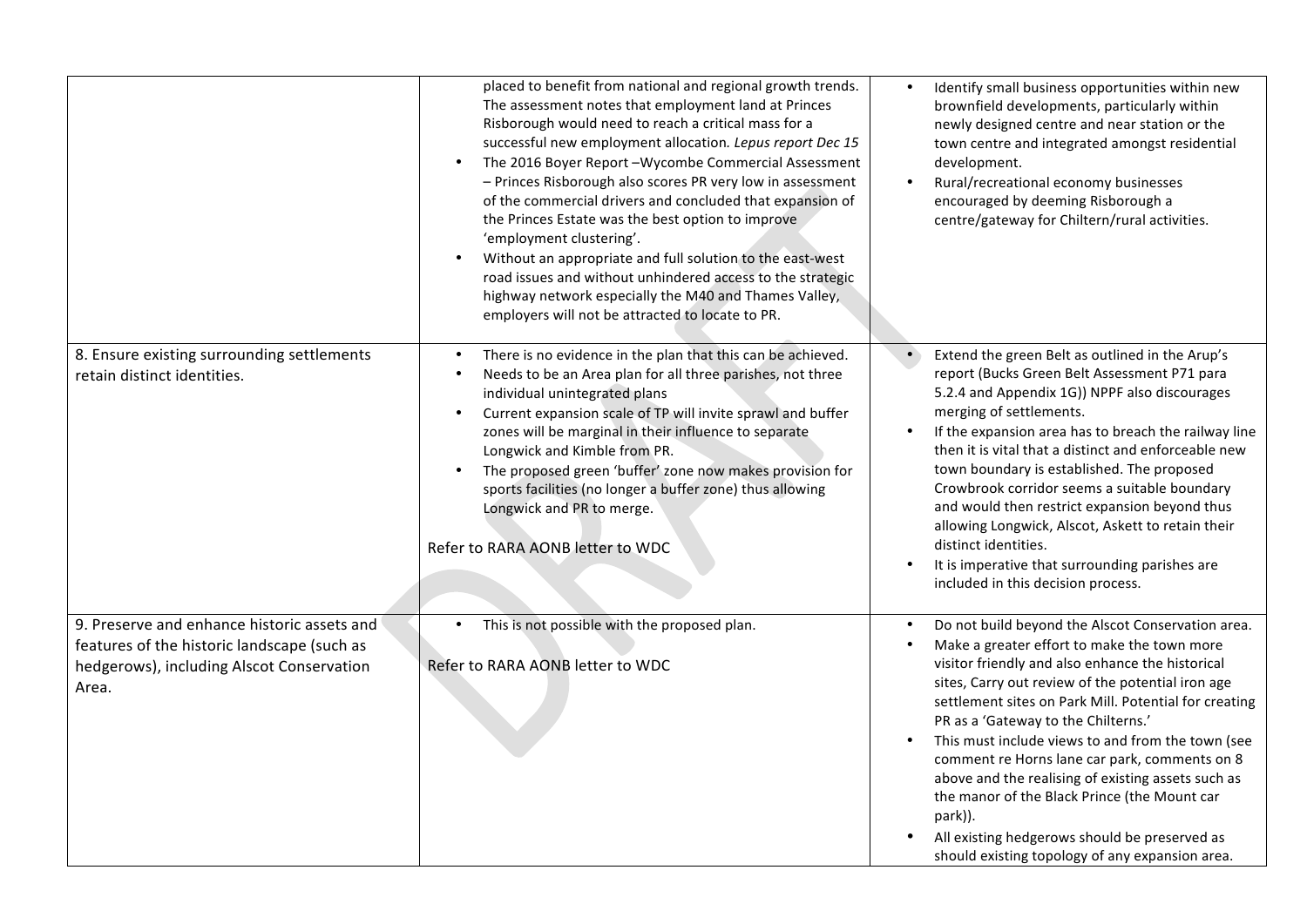| 10. Create a clear green edge to development<br>to prevent longer-term sprawl into the<br>countryside.                                                                                                                                                                                                                                                                                                                                                                                                                                         | Needs to be an Area plan for all three parishes, not three<br>$\bullet$<br>individual unintegrated plans<br>Current expansion scale of TP will invite sprawl and buffer<br>$\bullet$<br>zones will be marginal in their influence to separate<br>Longwick and Kimble from PR.<br>The proposed green 'buffer' zone now makes provision for<br>$\bullet$<br>sports facilities (no longer a buffer zone) thus allowing<br>Longwick and PR to merge.<br>Relief road proposal to the south of the town is all about<br>extending the existing clear green edge.<br>Arup report re farm land proposed for development as<br>$\bullet$<br>being appropriate for green belt ignored.                                                                                            | Adopt Arup proposals - extend green belt,<br>$\bullet$<br>especially in strong areas, parcels 102 and 103.<br>Any new boundary needs to be set in legislation so<br>$\bullet$<br>that future plans do not require this whole process<br>to re-emerge in 15 years time.                                                                                                                                                                                                                                                                              |
|------------------------------------------------------------------------------------------------------------------------------------------------------------------------------------------------------------------------------------------------------------------------------------------------------------------------------------------------------------------------------------------------------------------------------------------------------------------------------------------------------------------------------------------------|-------------------------------------------------------------------------------------------------------------------------------------------------------------------------------------------------------------------------------------------------------------------------------------------------------------------------------------------------------------------------------------------------------------------------------------------------------------------------------------------------------------------------------------------------------------------------------------------------------------------------------------------------------------------------------------------------------------------------------------------------------------------------|-----------------------------------------------------------------------------------------------------------------------------------------------------------------------------------------------------------------------------------------------------------------------------------------------------------------------------------------------------------------------------------------------------------------------------------------------------------------------------------------------------------------------------------------------------|
| 11. Create an overall townscape which fits well<br>into the special landscape setting and respects<br>important long-distance views.                                                                                                                                                                                                                                                                                                                                                                                                           | The proposed plan does not achieve this.<br>$\bullet$<br>The long distance views from the Chilterns will be blighted<br>$\bullet$<br>by this massive expansion<br>No consideration to the fact that PR is partly in the AONB<br>$\bullet$<br>and partly within the setting of the AONB - refer our AONB<br>letter.<br>WDC has chosen to ignore Chilterns Conservation Board<br>guidelines for Districts re planning within the setting of the<br>AONB development. Virtually every policy and guideline has<br>been broken. Unlike AVDC for example who has fully<br>endorsed it.<br>(see www.chilternsaonb.org)                                                                                                                                                        | $\bullet$<br>The plan should develop the natural assets that<br>the AONB provides. It is important to remember<br>that it is the view into the AONB and not just out<br>of it that is important. Trees do not hide a<br>problem, and the proposed expansion area needs<br>a variety of housing designs<br>A varied selection of small developments from<br>۰<br>numerous developers will help contribute to this<br>rather than large developments of 'estates' by<br>single large developers. This also adds to the<br>quality of any development. |
| 12. Meet the infrastructure needs of the<br>expanded town:<br>a) Deliver a comprehensively planned<br>expansion, demonstrating overall viability, with<br>development delivering supporting<br>infrastructure at the right time and in the right<br>places.<br>b) Deliver new community infrastructure<br>including school(s), some shops, and<br>community meeting facilities, health and<br>sporting facilities and other open and green<br>spaces. Upgrade and expand existing facilities<br>where needed, e.g. secondary school provision. | Funding of essentials such as schools and GP places should<br>not be aspirational but mandatory infrastructure<br>requirements.<br>Location of schools near playing fields should be a major<br>$\bullet$<br>consideration to promote sport and health and well being.<br>Shared resources and parking. Current plan positions<br>playing fields within buffer zone on outskirts of town.<br>Sports facilities need to be much wider (hockey, tennis,<br>squash, gym facilities, and additional swimming)<br>A purpose built community centre/town hall needs to be<br>included.<br>Also a cinema or theatre for performances/exhibitions/arts<br>etc. The whole emphasis seems to be on sporting matters.<br>There needs to be a better balance of provision for sport | Establish the social infrastructure needs under<br>$\bullet$<br>more appropriate housing numbers and utilise<br>private sector if necessary to deliver.<br>A better town plan would include a new retail<br>$\bullet$<br>centre with restaurant and pub opportunities as<br>well as a new improved community centre. See<br>issues with the proposed plan that relate to this<br>objective.<br>Health, education and sports needs are a given for<br>$\bullet$<br>any expansion and should not be classed as<br>infrastructure improvements.        |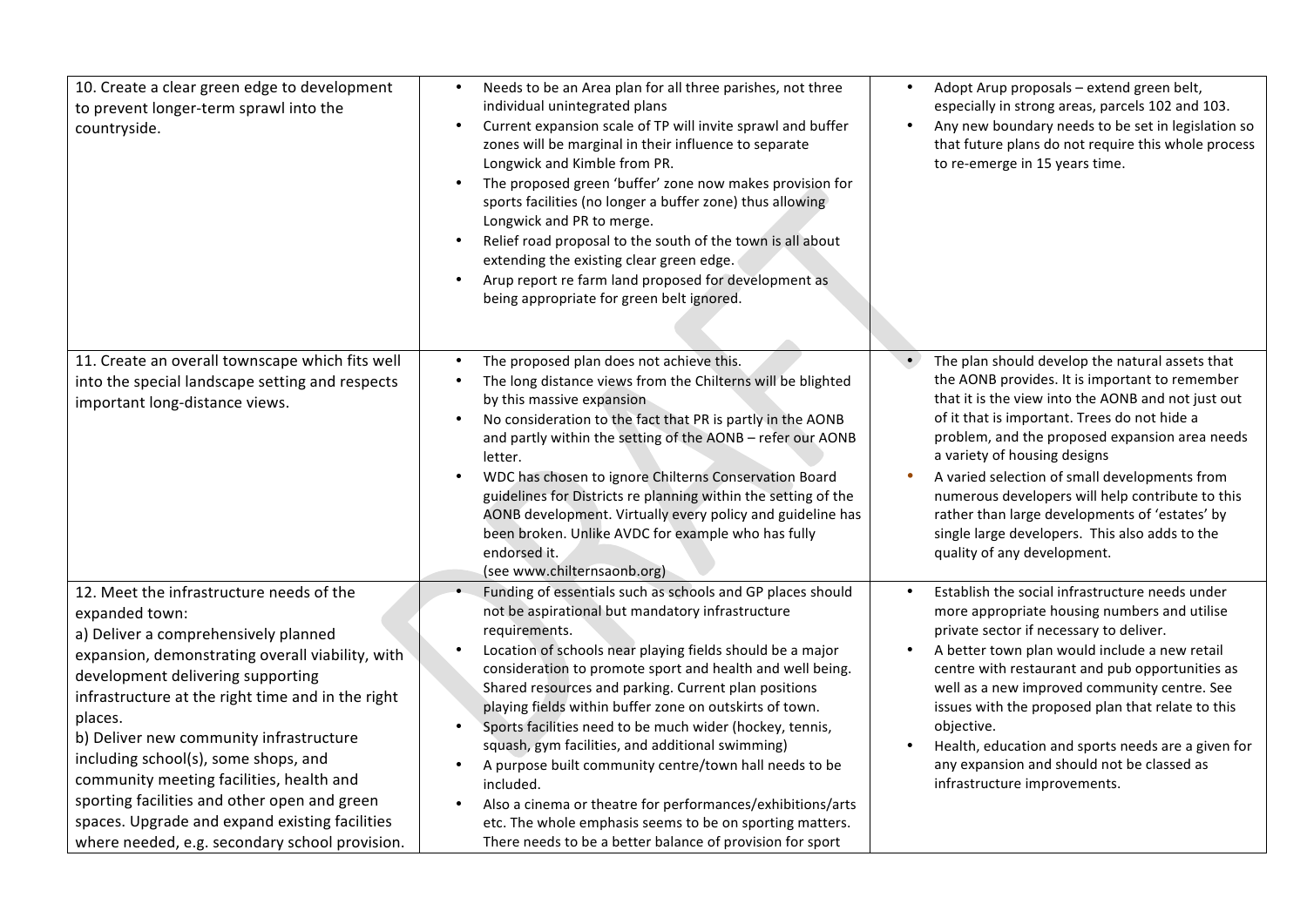|                                                                                                                                                                                                                                                                                                                                | and recreation.<br>There is little or no improvement to recreational/night time<br>$\bullet$<br>options such as restaurant and pub provision which are also<br>essential infrastructure needs.<br>In order to fund the infrastructure needs more funds need to be<br>raised from the development.<br>Funding for new schools - The last Steering Group report<br>$\bullet$<br>required part funding from the Dept. of Education. DoE has<br>insufficient funds to maintain existing schools and turning<br>to private Finance for new schools. Where are the<br>guarantees that these schools will be provided.<br>The developers are being asked to provide 40% social<br>$\bullet$<br>housing, against a district target of 25%. This will cost<br>developers considerably more, because of this the council<br>has only asked for S106 contributions of £25 million.<br>Therefore reduce the amount of Social Housing and ask for<br>a greater contribution from developers.<br>The social housing allocation greatly exceeds local demand<br>$\bullet$<br>and could be used to provide temporary accommodation<br>for the homeless and those that would not choose this<br>town. Princes Risborough is not the right place for this as<br>there is no local employment and few facilities. |                                                                                                                                                                                                                                                                                                                                                                                                                                                             |
|--------------------------------------------------------------------------------------------------------------------------------------------------------------------------------------------------------------------------------------------------------------------------------------------------------------------------------|------------------------------------------------------------------------------------------------------------------------------------------------------------------------------------------------------------------------------------------------------------------------------------------------------------------------------------------------------------------------------------------------------------------------------------------------------------------------------------------------------------------------------------------------------------------------------------------------------------------------------------------------------------------------------------------------------------------------------------------------------------------------------------------------------------------------------------------------------------------------------------------------------------------------------------------------------------------------------------------------------------------------------------------------------------------------------------------------------------------------------------------------------------------------------------------------------------------------------------------------------------------------------------------------|-------------------------------------------------------------------------------------------------------------------------------------------------------------------------------------------------------------------------------------------------------------------------------------------------------------------------------------------------------------------------------------------------------------------------------------------------------------|
| 13. Achieve high design standards through site<br>layout, landscape and building design principles<br>that are merited by the town's location in<br>relation to the Chilterns AONB and existing<br>verdant character, including the use of local<br>materials and trees, allowing for structural as<br>well as local planting. | No evidence that WDC are able to deliver this. In fact when<br>$\bullet$<br>questioned on the design and build quality of the former<br>Black Prince site WDC state they had no control of this.<br>Sustainable construction also includes the distance<br>$\bullet$<br>travelled for materials and equipment required. PR cannot<br>be deemed a sustainable location for major development.<br>Many opportunities missed due to WDC housing target<br>$\bullet$<br>driven agenda.<br>Voice of localism untapped and Steering Group has been<br>'led' by WDC to merely provide large scale housing<br>opportunities to satisfy govt requirements.<br>Sustainability and high standards of design overlooked in<br>developing WDC's Plan.                                                                                                                                                                                                                                                                                                                                                                                                                                                                                                                                                       | WDC needs to adopt the Chilterns Conservation<br>$\bullet$<br>Board policies and advice regarding the building<br>and design principles. (ref xxx)<br>Use varied and numerous developers to ensure<br>different designs and increase the diversity of the<br>townscape.<br>A better Town Plan would have the objective of<br>$\bullet$<br>taking into account Localism which should allow<br>the community to have greater input into design<br>and layout. |